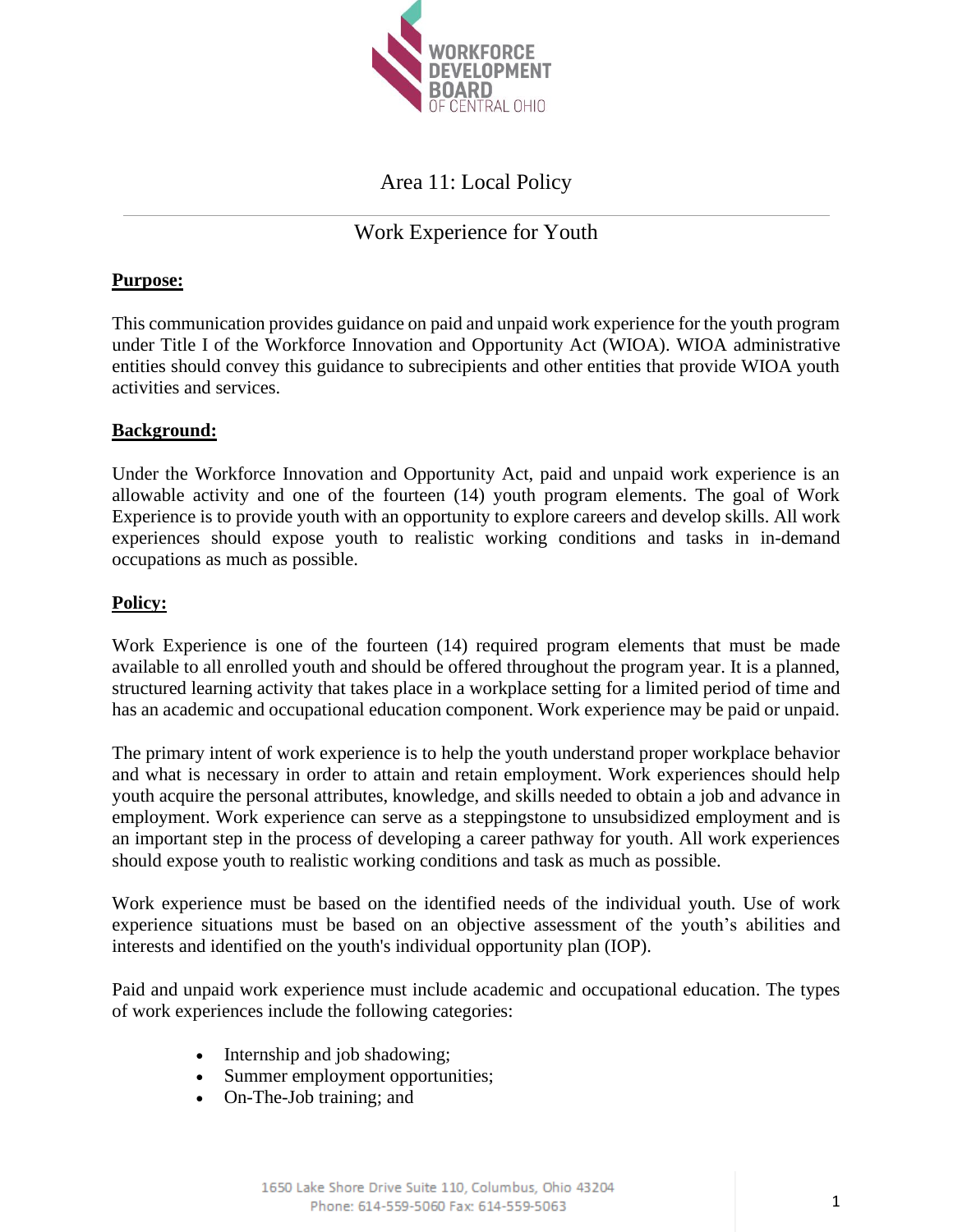• Pre-apprenticeship programs.

Work experience may be conducted in the private-for profit, private non-profit and public sectors. Although a business, public agency or non-profit (hereafter collectively referred to as "work experience provider") may also receive some benefit from work experience in the form of work being done or recruiting a potential new employee, the primary goal of work experience is to benefit the participant.

Per section 129  $(c)(4)$  of the WIOA, not less than 20% of the youth program funds shall be used to provide youth participants with paid and unpaid work experiences.

### **A. Appropriate Employers**

The WDB and contracted subrecipients should seek employers that are committed to helping participants receive the experience and training that is required for employment beyond the work experience period. Employers should be willing to work closely with program staff and be flexible in working with youth who have barriers to employment.

Attention must be given to ensure that work experience arrangements do not unfavorably impact current employees and do not impair existing contracts for services or collective bargaining agreements. Work experience, including internships, in the private for-profit sector must be structured so as not to be subsidizing operations of the business or organization. The work of the participant should not materially impact the profit margin of a private-for-profit company.

The WDB and contracted subrecipients may encounter employers reluctant to assume responsibility for youth as employees. If an employer/employee relationship does exist, the youth provider may deem it advisable to be the employer of record and refer youth participants to host sites so they may receive experience. This may be done only with prior approval of WDBCO.

### **B. Determining "Trainee" versus "Employee"**

Work experience may be paid or unpaid. It is expected that work experience will be paid in most cases and the Federal Fair Labor Standards Act (FLSA) will apply in any situation where an employer/employee relationship exists. WIOA participants are subject to the requirements of the FLSA to the extent that the activities performed in the work experience constitute employment.

WDBCO shall ensure that the youth provider has correctly identified whether the work experience is a "training" situation or an "employment" situation through the worksite agreement approval process

### Trainee

The FLSA's definition of "employee" is broad, the excluded category of "trainee" is necessarily quite narrow. In general, the more a training program is centered around a classroom or academy as opposed to the work experience provider's actual operations, the more likely the activity is training. The more the training is providing the participants with skills that can be used in multiple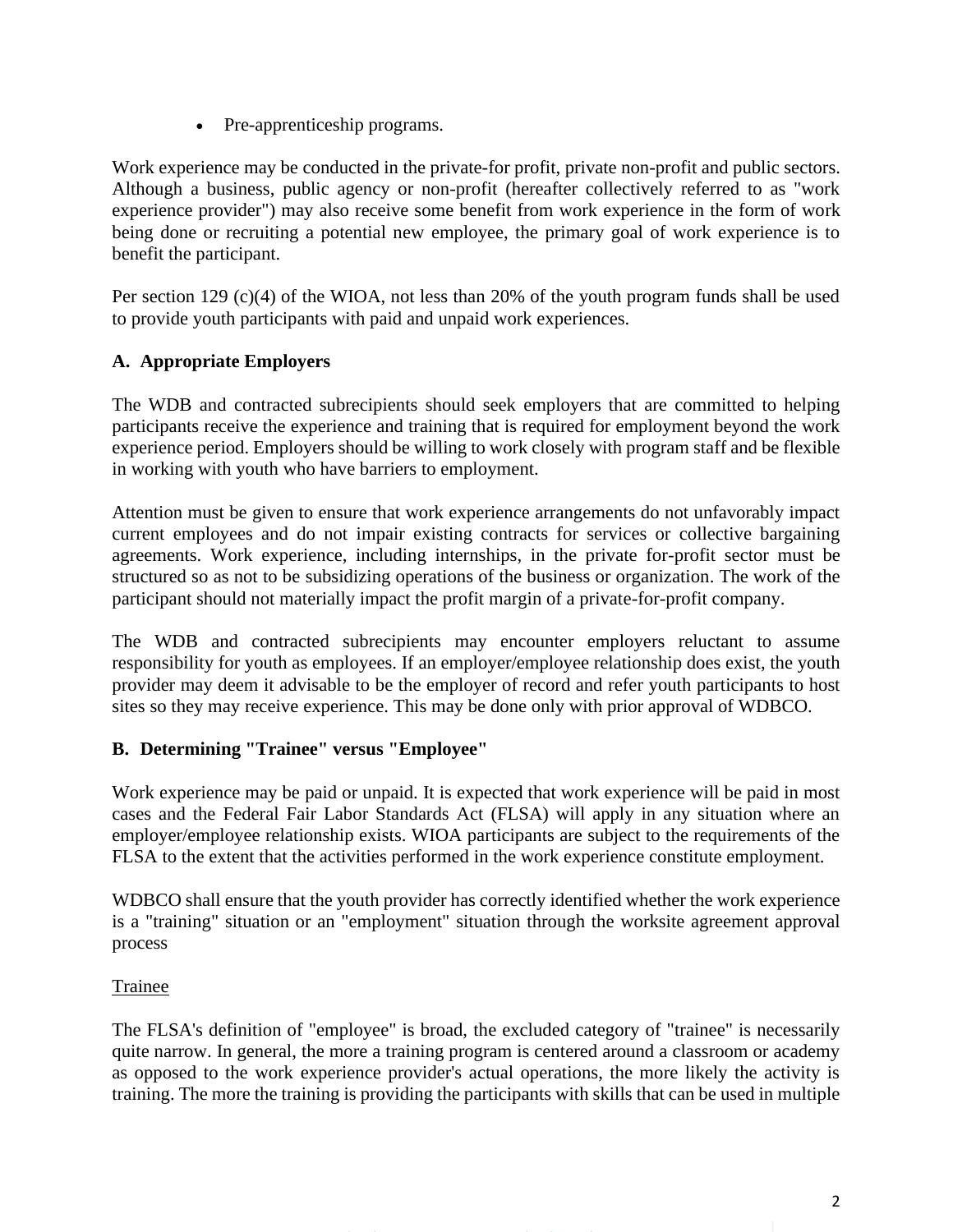employment settings, as opposed to skills particular to one work experience provider's operations, the more likely the participant is a trainee.

According to the Wage and Hour Division of the U.S. Department of Labor, Employment Standards Administration, if all of the following six (6) items exist, the work experience can be considered a "training" situation and an employment relationship does not exist under the FLSA:

- 1. The training, even though it includes actual operation of the facilities of the work experience provider is essentially a training experience similar to a vocational school;
- 2. The participant is primarily the beneficiary of the experience;
- 3. Regular employees are not displaced, and the experience is closely supervised/observed;
- 4. The work experience provider that hosts the experience derives no immediate or significant advantage (and may even be adversely impacted);
- 5. The participant is not guaranteed a job at the conclusion of the experience; and
- 6. There is mutual understanding between the participant and the host agency that the participant is not entitled to wages for this time because the activity is essentially a training experience.

As the participant is a "trainee" and an employment relationship does not exist under the FLSA, the FLSA's minimum wage and overtime provisions do not apply to the participant.

### Employee

If the youth participants are engaged in the primary operations of the work experience provider and are performing productive work (for example, filing, performing other clerical work, or assisting customers) then receiving some benefits in the form of a new skill or improved work habits is unlikely to make the participant a trainee, given the benefits received by the work experience provider.

If the worksite uses the youth participants as substitutes for regular full time or part time employees, it is more likely that the participants are employees as opposed to trainees. Also, if the work experience provider would have needed to hire additional employees or require overtime had the participants not performed the work, then the participants are likely employees. As stated previously, work experience, including internships, in the private for-profit sector must be structured so as not to be subsidizing operations of the business or organization. The work of the participant should not materially impact the profit margin of a private-for-profit company. Situations where a youth participant is substituting for regular full time or part time employees may not be approved.

### Employer of Record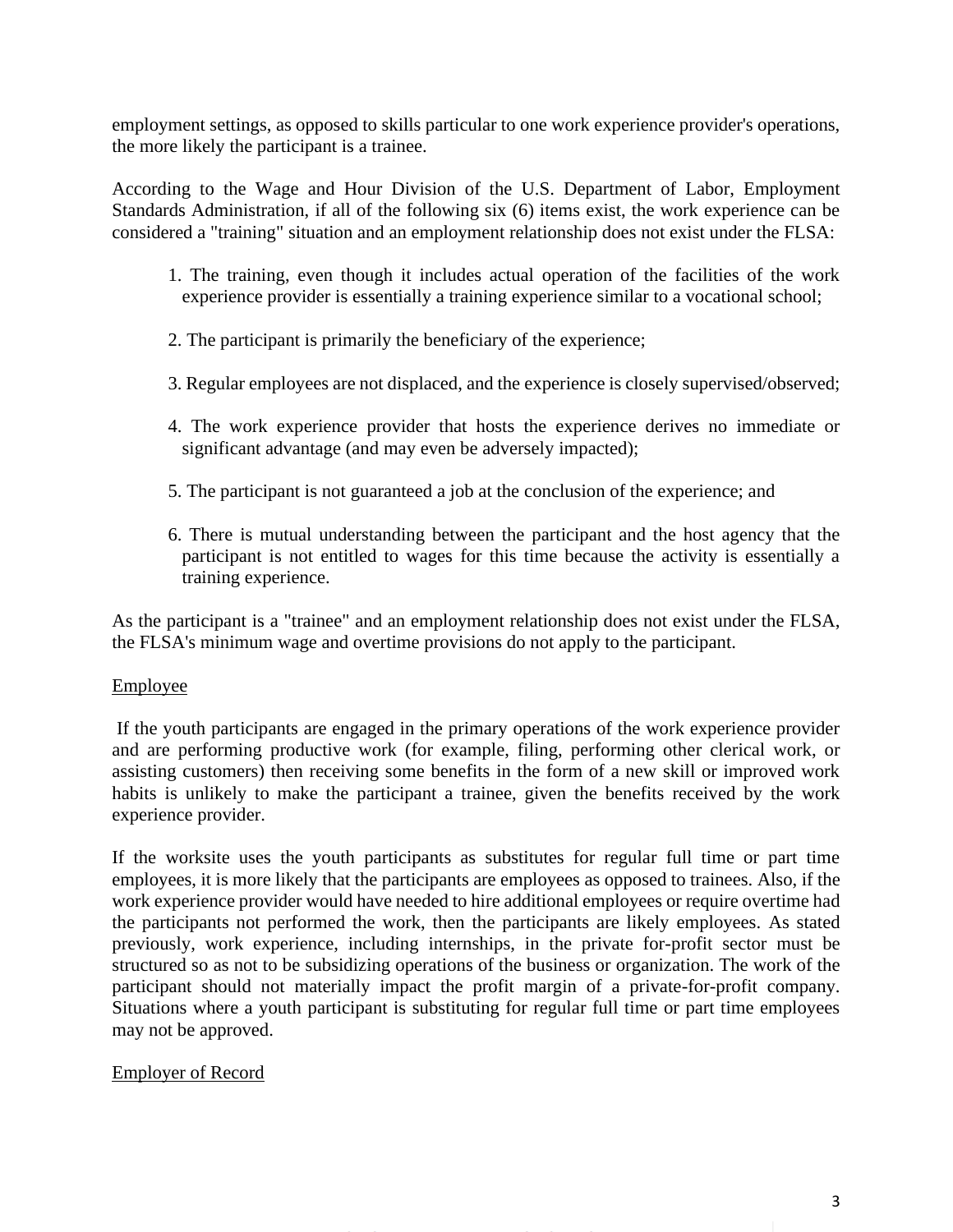- 1. Employer If the work experience provider is relying on the participant to perform real work, i.e., to be productive, then the situation should be recognized as an employeremployee relationship. In this situation, the site employer is the employer of record. Participants must receive no less than the applicable state or federal minimum wages, related benefits are required, and payroll taxes should be deducted. The employer of record will be responsible for paying all taxes and providing similar benefits as are available to other employees.
- 2. Youth Provider The youth provider has the option of being the employer of record, with prior approval of WDBCO, for the youth participant. The employer of record is responsible for paying the participant and negotiating with the host site the activities that will be performed by the participant. The work experience may occur at the youth service provider location or the participant may be referred to a host site to receive the work experience. The host site is the location where work experience tasks will occur.

### "Trainee" versus "Employee" when Job Shadowing

If the employer is providing job shadowing opportunities whereby the participant learns certain functions under the close and constant supervision of regular employees, but performs no or minimal work, this type of activity is more likely to be a bona fide training program. However, if the participant receives the same level of supervision as employees, this would suggest an employment, rather than training, relationship.

### **C. Child Labor Laws**

WDBCO will ensure compliance with child labor laws. The employer must comply with all applicable federal laws and with state child labor laws if the participant is less than 18 years of age. The Fair Labor Standards Act (FLSA); Ohio Revised Code (O.R.C.) Chapter 4109 Employment of Minors, and Chapter 3331 Age and Schooling Certificates; and Ohio Administrative Code (O.A.C.) Chapter 4101:9-2 Employment of Minors in Occupations Hazardous or Detrimental to Health and Well-Being, are primary legislation which governs the employment of minors at the federal and state levels.

Proof of age and parental consent must be given for both paid and unpaid work experience. Minors participating in a work experience while school is in session also require a work permit. Minors who are under 16 also must have an Age and Schooling Certificate (work permit).

### **D. Health and Safety Standards**

WDBCO will apply the same health and safety standards otherwise applicable to working conditions of employees to working conditions of participants in programs and activities under Title I of the WIOA.

The state workers' compensation law may or may not apply to a participant in work experience depending on the work experience arrangements and employer's benefits. If the state workers' compensation law does not apply to a participant in work experience, the administrative entity must secure insurance coverage for injuries suffered by the participant in work experience.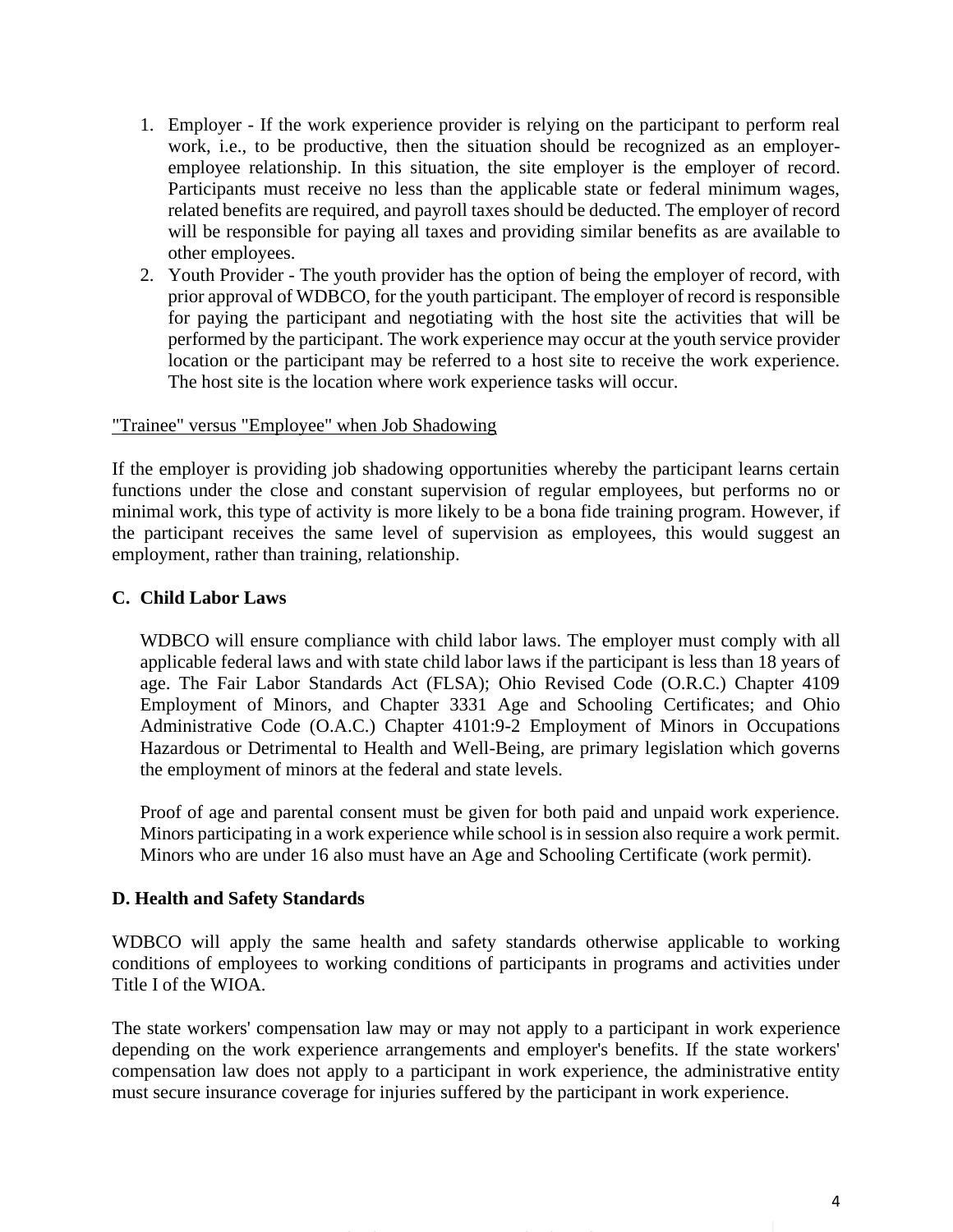### **E. Unpaid Work Experience**

Unpaid work experience is an activity exposing participants to the working environment, and an individual does not expect payment for tasks performed. An employer and employee relationship must not exist, which means that all six conditions listed in Section B. of this policy letter must be met. The use of unpaid work experience should be limited.

For unpaid work experience, WIOA funds may be used for incentives and/or a stipend for youth. Incentives and stipends encouraging successful completion are beneficial to youth.

Unpaid work experience will be no less than 5 hours but cannot exceed 160 hours per participant program year and may be provided a stipend of \$10/hr.

### Incentives

Incentives should be reasonable and allocable and issued through a uniform payment system. Such incentives are not considered income for WIOA eligibility purposes, are not required to meet minimum wage requirements, are not to be dispersed as payroll, and income tax is not to be withheld.

Unpaid work experience participants may receive remuneration in cash or non-cash incentives. The incentive should equate to an achievement, and should be tied to training and education, a work readiness skill attainment and/or an occupation skill attainment goal identified in the IOP.

Incentives for youth may include plaques, certificates, gift certificates, recognition ceremonies for participants, caps and gowns, class pictures, class rings, school supplies and/or calculators, or a check.

If the AMP program incorporates incentives, the WDBCO Youth Committee will approve procedures that must include;

- Ties to the successful completion of the participant's IOP goals;
- Written requirements for participants before the commencement of incentive payments;
- And be in accordance with the requirements contained in 2 CFR 200.

It is recommended that the youth program provider consult with other public assistance case managers where applicable to ensure that the receipt of incentives do not negatively impact the youth participant's receipt of public assistance.

### **F. Paid Work Experience**

Paid work experience will be limited to a minimum of 5 hours and may not exceed 160 hours per participant program year. This limit can be adjusted for a participant that is enrolled into a registered, pre-apprenticeship program to align with the hands-on, paid-work component of the pre-apprenticeship with approval by WDBCO.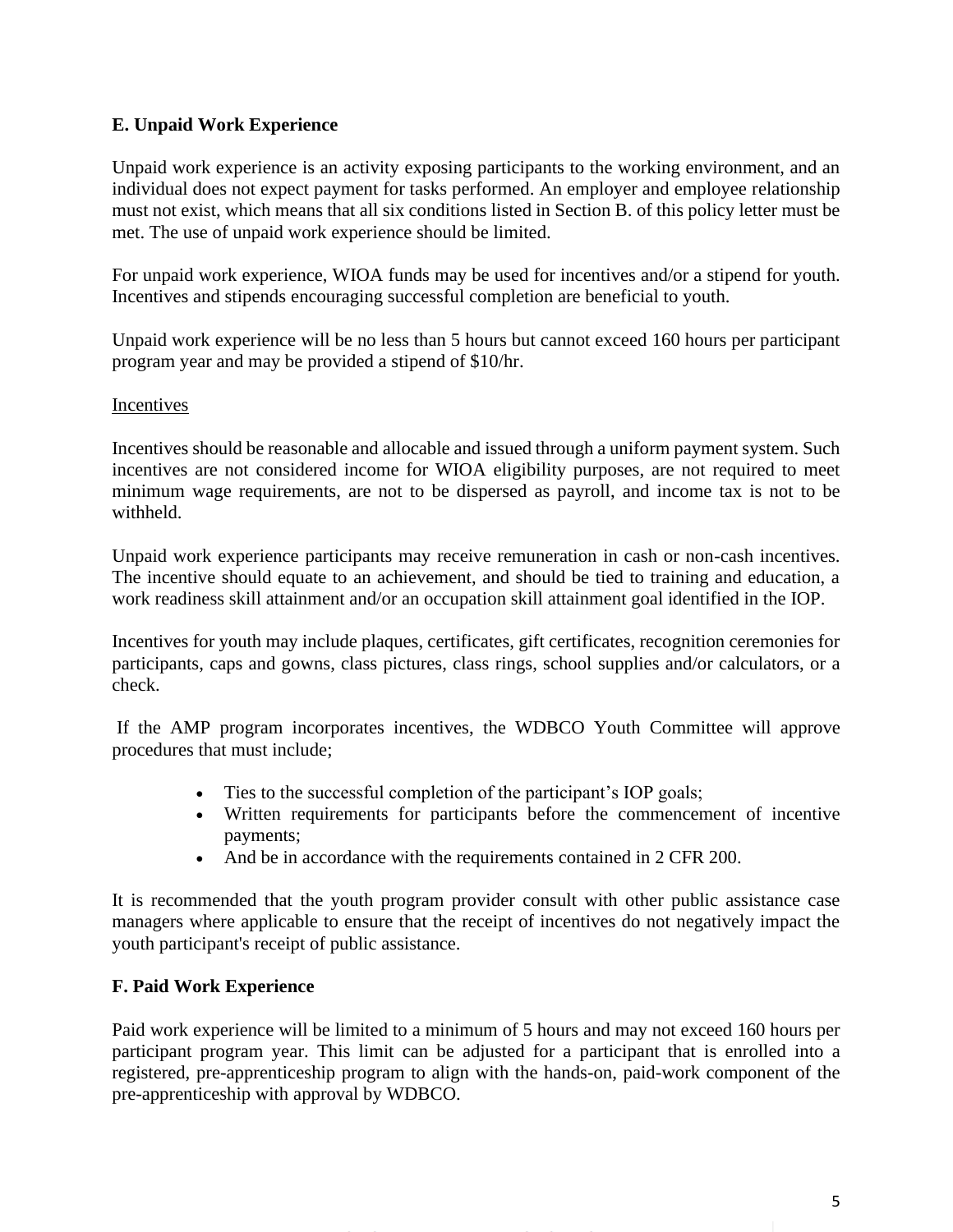### **G. Worksite/Job Site/Host Site Agreement**

WDBCO will ensure that the youth provider has a written agreement to ensure compliance with the WIOA and applicable regulations. Agreements must be approved by WDBCO prior to the start of the work experience. The agreement is a written document that details terms and conditions of paid and unpaid work experience and the expectations of the parties to the agreement. The written agreement is between the participant, the site employer or host site, and the youth provider. This agreement must be in place and signed by all parties prior to youth's participation in work experience.

The written agreement, which may be called a worksite agreement, job site agreement, or host site agreement, must include at a minimum: the duration, remuneration, tasks, duties, supervision, health and safety standards and other conditions of work experience such as consequences of not adhering to the agreement and a termination clause. The worksite or host site entity, the participant and the youth provider should all be given a copy of the agreement. The agreement must be available for audit and monitoring purposes.

### **H. Documentation to be Maintained**

Documentation of the work experience must be maintained in the participant's file. WDBCO requires that the following documentation will be kept in the participant's file, which should include, at a minimum, the following items:

- An objective assessment and IOP indicating a need for work experience;
- Pre-approved justification for incentive and description of type of payment method and amount, if applicable;
- A copy of the agreement between the participant, the worksite or host site and the local workforce investment board, including any attachments to the agreement, such as a training plan;
- Time sheets, attendance sheets and performance records, as appropriate; and
- Documentation of receipt of incentives and supportive services received by the participant.

### **I. Tracking Youth Work Experience**

The WIOA request that not less than 20% of funds allocated to the local area be used to provide in-school and out-of-school with paid and unpaid work experiences. In order to ensure that this requirement is met, local areas should track program funds spent on paid and unpaid work experiences and report such expenditures as part of the local WIOA youth financial reporting. Program expenditures on the work experience program element include wages as well as staffing costs for the development and management of work experiences. Local area administrative costs are not subject to the 20% minimum work experience expenditure requirement.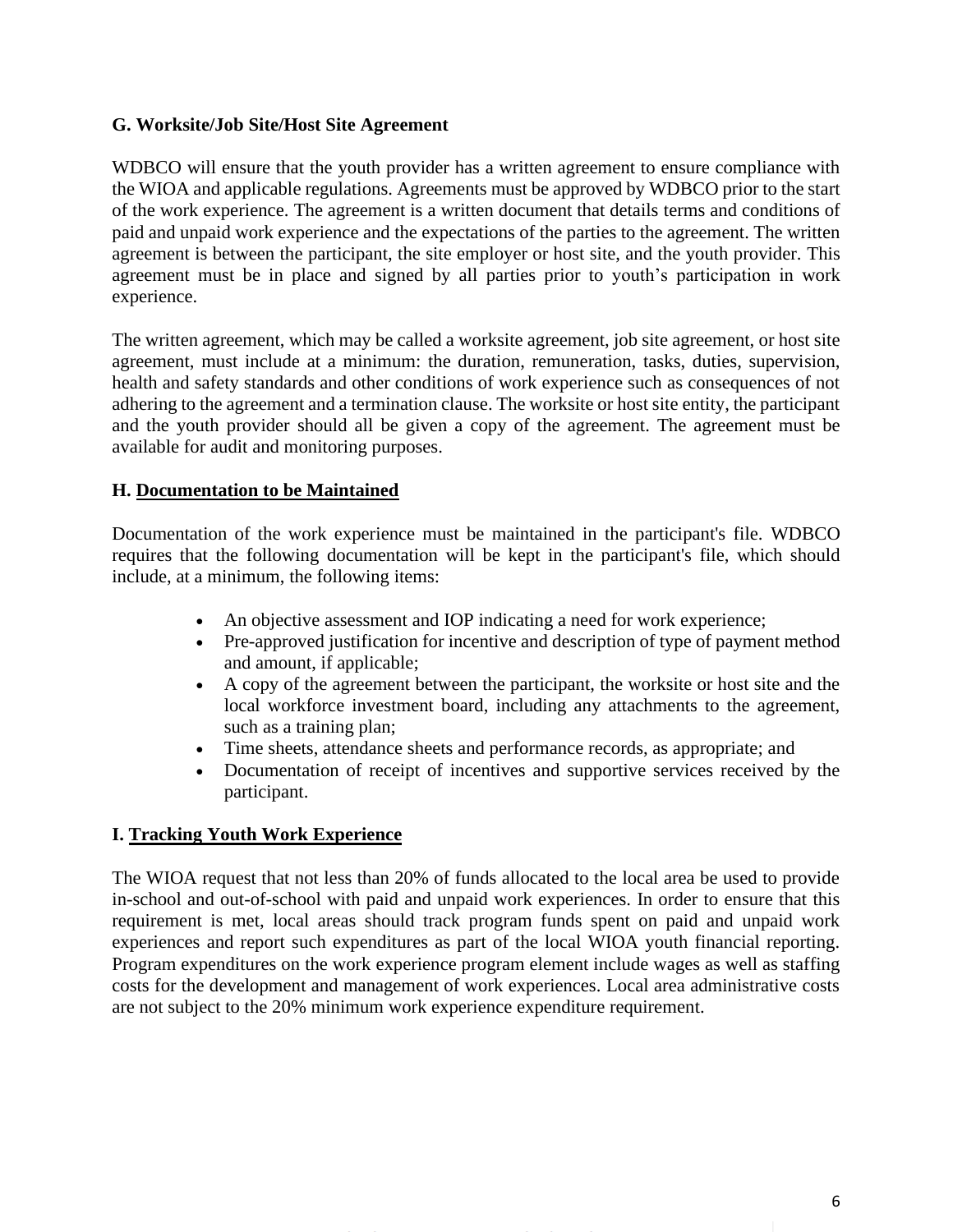### **J. Monitoring**

Program Operators are required to maintain and report accurate program in OWCMS and financial information in CFIS. Pursuant to rule 5101:9-30-04 of the Ohio Administrative Code, information regarding WIOA participants and their activities and performance must be entered into Ohio Workforce Case Management System (OWCMS) accurately and within 30 days. OWCMS may be used to assist in the determination of eligibility. However, OWCMS cannot be used as verification of youth eligibility. WIOAPL No. 15-07, Source Documentation for WIOA Eligibility, lists the type of acceptable documentation to verify eligibility for programs.

WDBCO will conduct oversight of the implementation of the WIOA youth programs to ensure that participants enrolled in the programs are eligible and that eligibility has been properly documented. Program Operators are required to make available to the board and/or contracted monitors all relevant participant files, documents and paperwork. Program files will be monitored yearly unless it is determined by the board there is a need for more frequent monitoring.

### **The remainder of this page has been intentionally left blank.**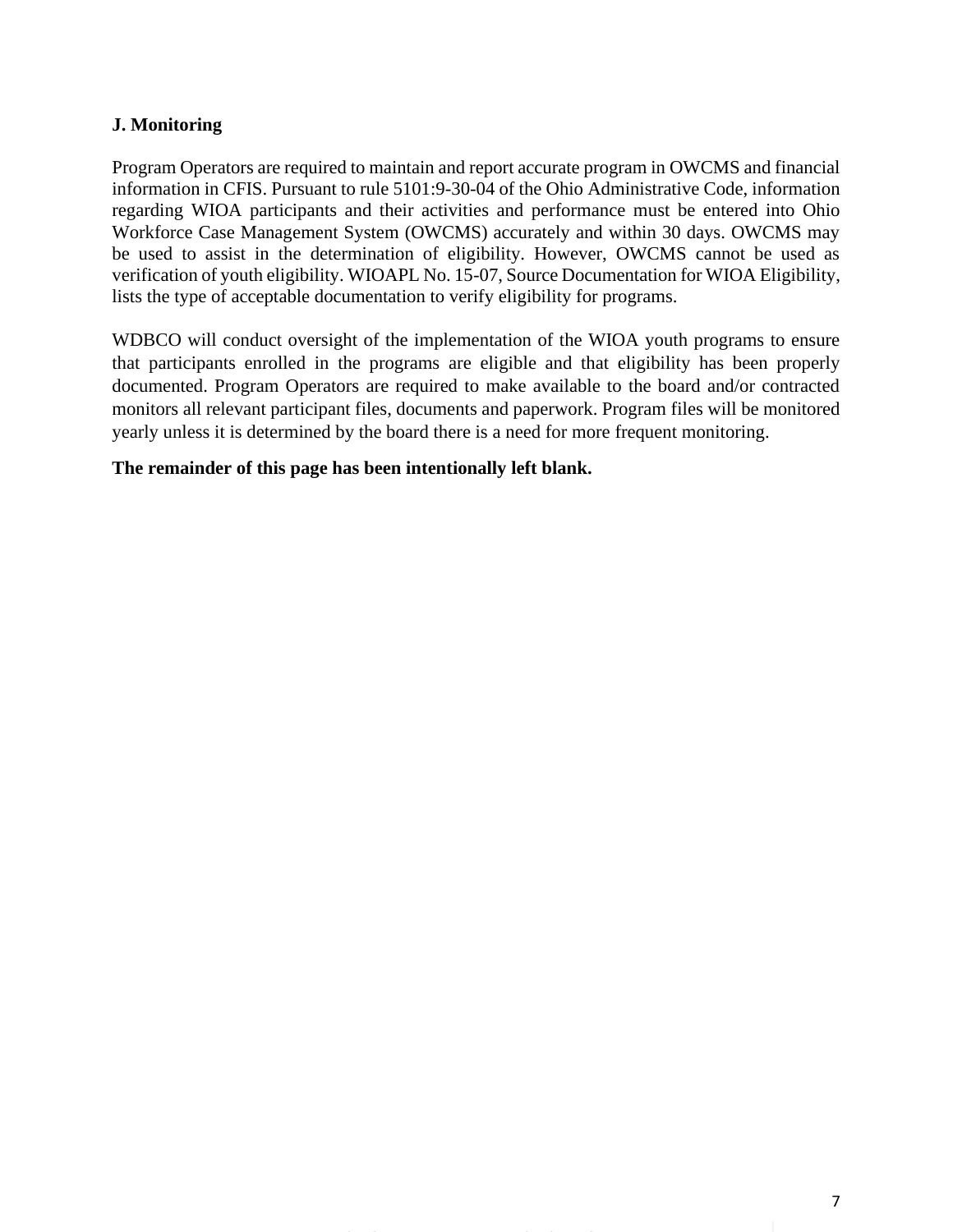### **Definitions:**

Alternative secondary school services: Services provided to youth who have struggled in traditional secondary education to help them re-engage and persist in education to complete a high school diploma or recognized equivalent, including basic education skills training, individualized academic instruction, and English as a Second Language training.

Attending school: An individual who is enrolled in and/or attending secondary or postsecondary school, including alternative secondary school services.

Basic skills deficient: A youth who has English reading, writing, or computing skills at or below the eighth grade level, based on a generally accepted standardized test, or who is unable to compute or solve problems, or read, write, or speak English, at a level necessary to function on the job, in the individual's family, or in society.

Charter school: Public, nonprofit, nonsectarian, tuition-free schools operating independently of a school district, but under contract with a Sponsor that has been approved by the Ohio Department of Education (ODE).

Comprehensive Case Management and Employment Program (CCMEP): An integrated intervention program that combines Temporary Assistance for Needy Families (TANF) and the WIOA youth program to provide employment and training services to individuals ages 14 through 24 years.

Covered individual: An eligible WIOA youth who is:

- 1. An in-school youth, or
- 2. An out-of-school youth who is low income and meets one of the following criteria:
	- a. Has a secondary school diploma or its recognized equivalent and is basic skills deficient or an English language learner; or
	- b. Requires additional assistance to enter or complete an educational program or to secure or hold employment.

English language learner: An individual who has limited ability in reading, writing, speaking, or comprehending the English language, and whose native language is a language other than English or who lives in a family or community environment where a language other than English is the dominant language.

Family: Per 20 C.F.R. 675.300, two or more persons related by blood, marriage, or decree of court, who are living in a single residence and are included in one or more of the following categories:

- 1. A married couple and dependent children;
- 2. A parent or guardian and dependent children; or
- 3. A married couple.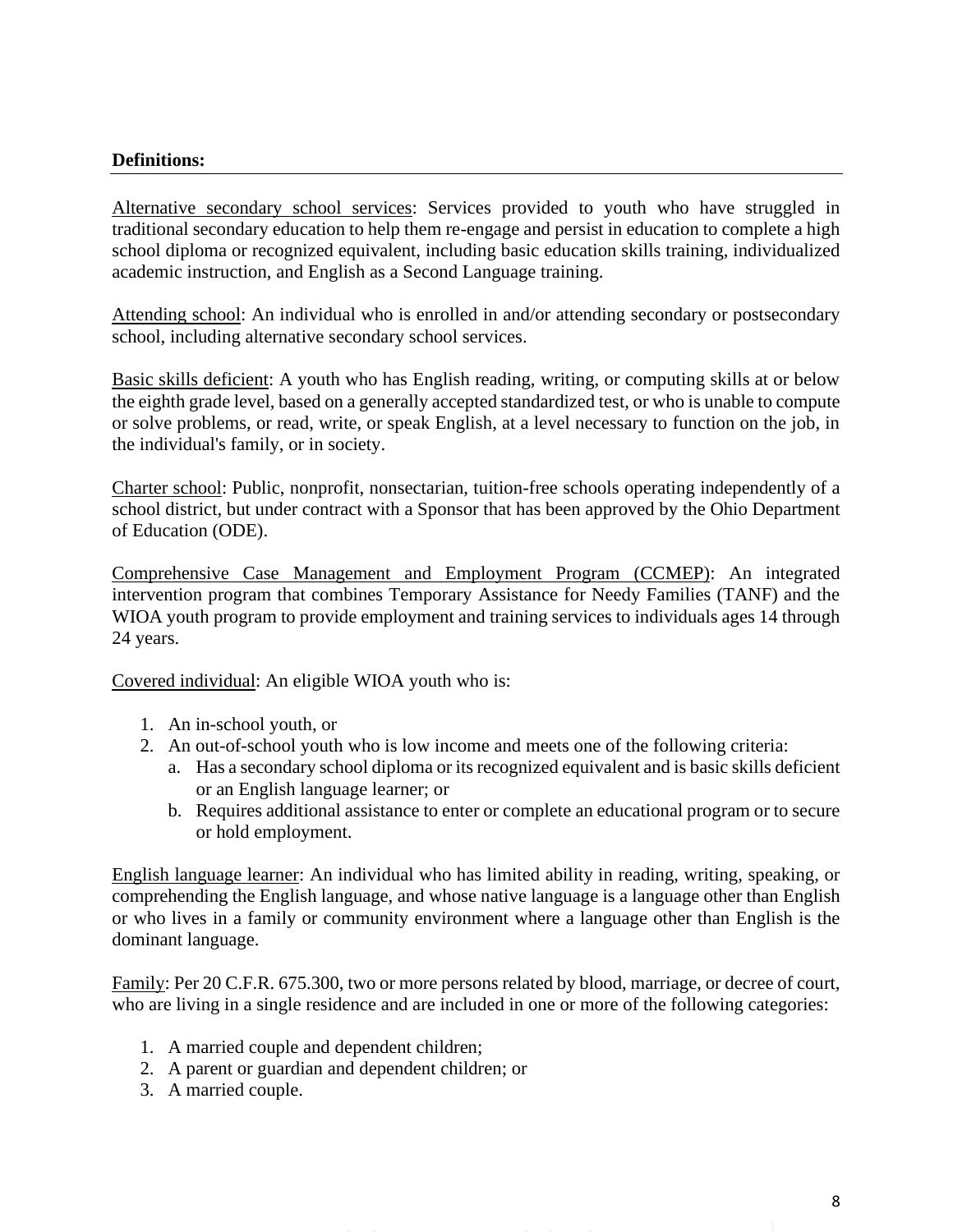Homeless child or youth (as defined in 42 U.S.C. 11434a(2)): An individual who lacks a fixed, regular, and adequate nighttime residence and includes the following:

- 1. Children and youths who are sharing the housing of other persons due to loss of housing, economic hardship, or a similar reason; are living in motels, hotels, trailer parks, or camping grounds due to the lack of alternative adequate accommodations; are living in emergency or transitional shelters; or are abandoned in hospitals;
- 2. Children and youths who have a primary nighttime residence that is a public or private place not designed for or ordinarily used as a regular sleeping accommodation for human beings;
- 3. Children and youths who are living in cars, parks, public spaces, abandoned buildings, substandard housing, bus or train stations, or similar settings; and
- 4. Migratory children (as such term is defined in 20 U.S.C. 6399) who qualify as homeless for the purposes of this part because the children are living in one of the previously mentioned circumstances.

Homeless individual (as defined in section 41403(6) of the Violence Against Women Act of 1994 (34 U.S.C. 12473(6)): An individual who lacks a fixed, regular, and adequate nighttime residence and includes:

- 1. An individual who:
	- a. Is sharing the housing of other persons due to loss of housing, economic hardship, or a similar reason;
	- b. Is living in a motel, hotel, trailer park, or campground due to the lack of alternative adequate accommodations;
	- c. Is living in an emergency or transitional shelter;
	- d. Is abandoned in a hospital; or
	- e. Is awaiting foster care placement.
- 2. An individual who has a primary nighttime residence that is a public or private place not designed for or ordinarily used as a regular sleeping accommodation for human beings; or
- 3. Migratory children who qualify as homeless because the children are living in circumstances listed above.

Incentive: Remuneration to participants for successful participation and achievement of expected outcomes as defined in the individual service strategy (ISS).

Individual with a disability: An individual who:

- 1. Has a physical or mental impairment that substantially limits one or more major life activities of such individual;
- 2. Has a record of such an impairment; or
- 3. Is regarded as having such an impairment.

Low income individual (as defined in 29 U.S.C. 3102(36)(A)): An individual who: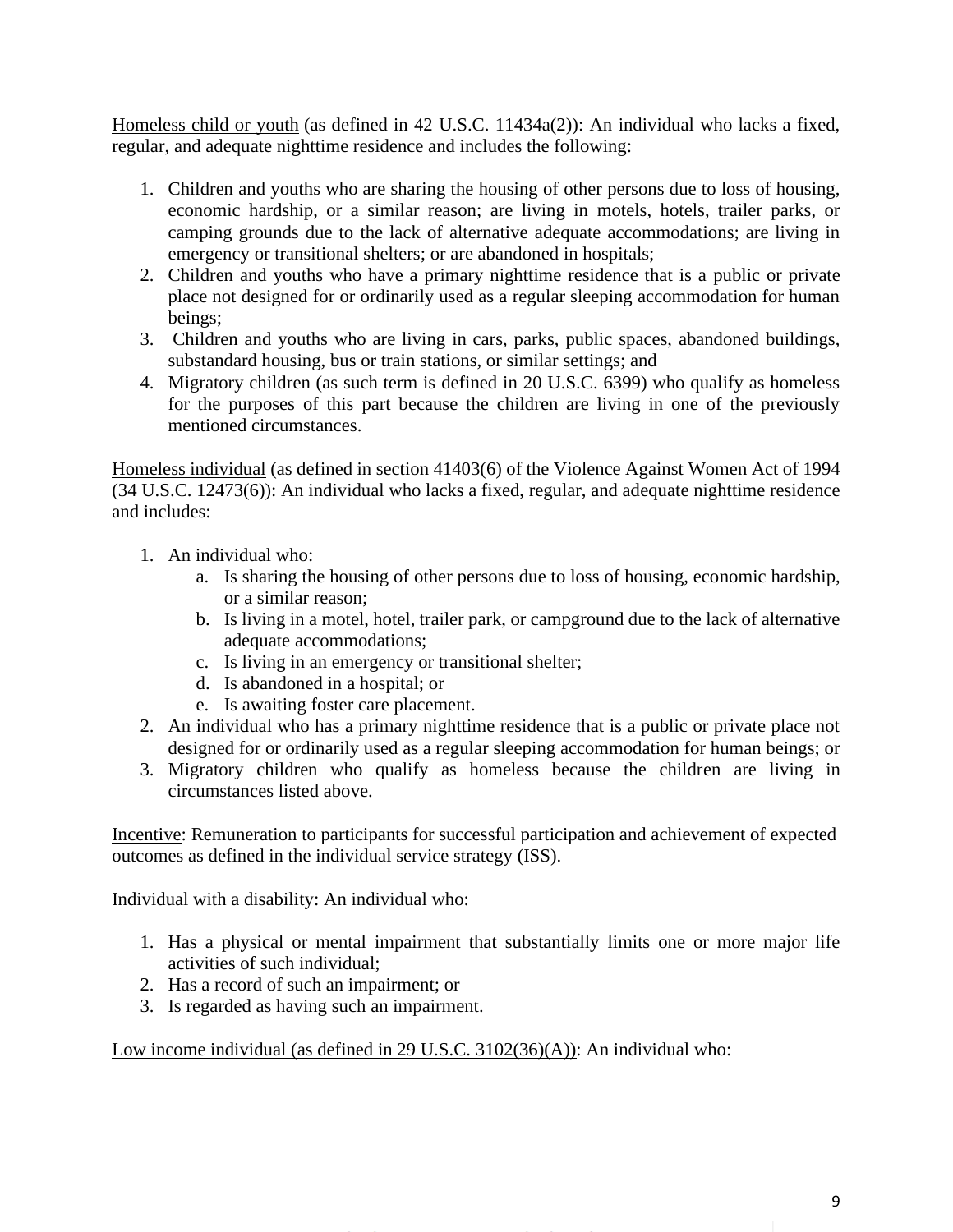- 1. Receives, or in the past six months has received, or is a member of a family that is receiving or in the past six months has received, assistance through the supplemental nutrition assistance program (SNAP), temporary assistance for needy families (TANF), or supplemental security income (SSI), or State or local income-based public assistance;
- 2. Is in a family with total family income that does not exceed the higher of
	- a. The poverty line; or
	- b. 70 percent of the lower living standard income level.
- 3. Is a homeless individual or homeless child or youth;
- 4. Receives or is eligible to receive a free or reduced price lunch under the Richard B. Russell National School Lunch Act (42 U.S.C. 1751 et seq.), (does not include students in school districts participating in the Community Eligibility Provision (CEP) Healthy, Hunger-Free Kids Act of 2010);
- 5. Is a foster child on behalf of whom the State or local government payments are made; or
- 6. Is an individual with a disability whose own income meets the eligibility income requirement of clause (2) but who is a member of a family whose income does not meet this requirement.

Offender: An adult or juvenile who:

- 1. Is or has been subject to any stage of the criminal justice process and for whom services under WIOA may be beneficial; or
- 2. Requires assistance in overcoming artificial barriers to employment resulting from a record of arrest or conviction.

Participation: The point at which the individual has been determined eligible for youth program services, has received an assessment, and has received or is receiving at least one program element and the point at which the individual is to be included in calculations for performance measures.

Postsecondary school: Any schooling that follows graduation from high school or completion of high school equivalency, including community colleges, four-year colleges and universities, and technical and trade schools.

School dropout: As defined in section 3(54) of WIOA, an individual who is no longer attending any school and has not received a secondary school diploma or its recognized equivalent.

School year calendar quarter: The timeframe identified as an academic quarter by the local school district or charter school that a youth last attended, or the calendar quarter if not defined by the district or school.

Secondary School: A school operated by a board of education, a community school established under Chapter 3314 of the Revised Code, or a nonpublic school for which the state board of education prescribes minimum standards under section 3301.07 of the Revised Code that provides secondary education as determined under State law, except that the term does not include any education beyond grade 12.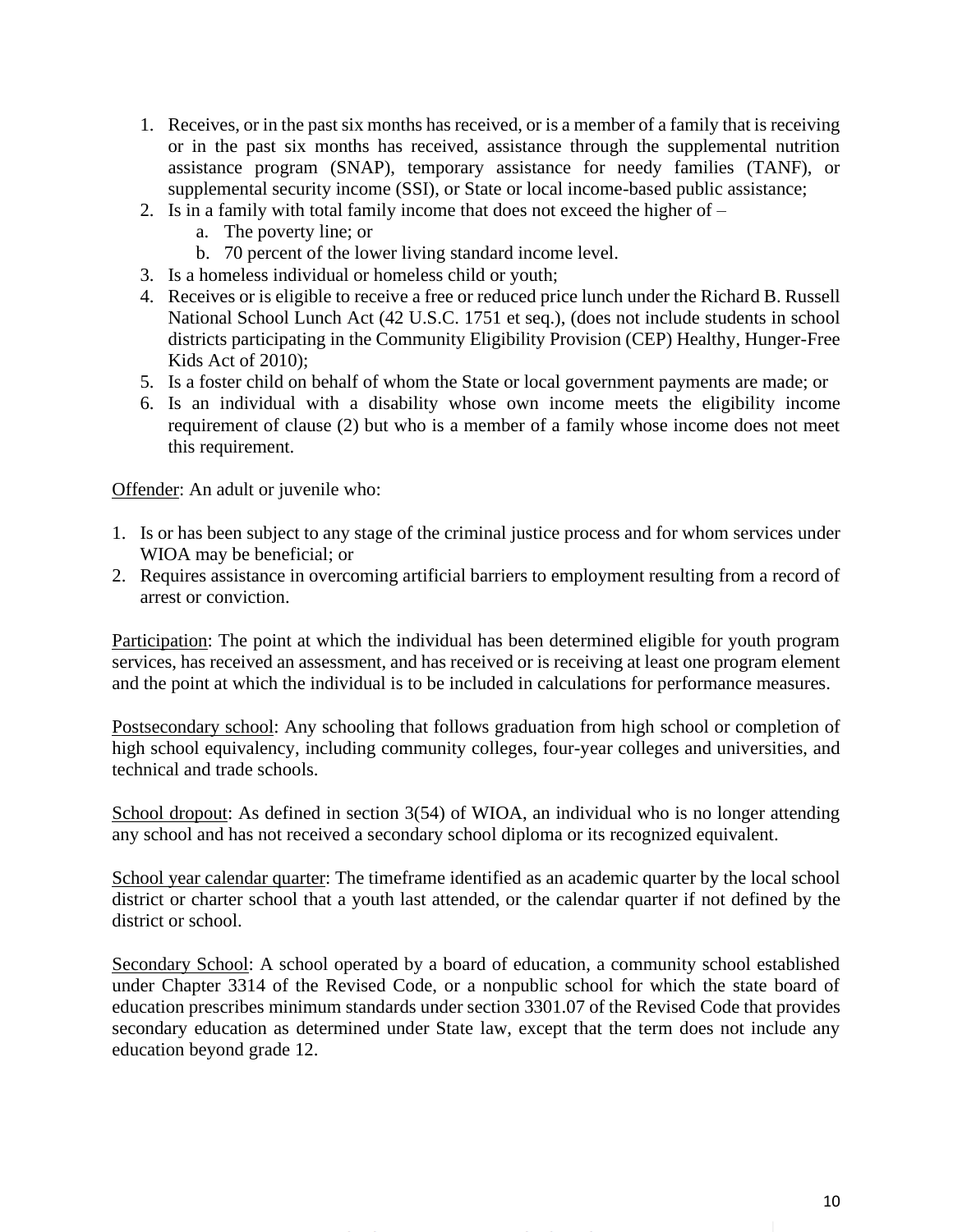Stipend: A predetermined amount of money that's paid to trainees, interns and students to help offset expenses. Stipends are often provided to those who are ineligible to receive a regular salary in exchange for the duties they perform.

**References:**

Workforce Innovation and Opportunity Act, §129, Pub. L. 113-128.

20 C.F.R. §§ 681.200 – 681.410.

29 U.S.C. § 3101, et seq.

O.R.C. § 3321.01, et seq.

O.A.C. rules 5101:9-30-04, 5101:10-3-01, and 5101:14-1-01 - 5101:14-1-07.

USDOL, Training and Employment Guidance Letter WIOA No. 21-16, Third Workforce Innovation and Opportunity Act (WIOA) Title I Youth Formula Program Guidance, (March 2, 2017).

USDOL, Training and Employment Guidance Letter WIOA No. 08-15, Second Title I WIOA Youth Program Transition Guidance, (November 17, 2015).

USDOL, Training and Employment Guidance Letter WIOA No. 23-14, Workforce Innovation and Opportunity Act (WIOA) Youth Program Transition, (March 26, 2015).

ODJFS, Workforce Innovation and Opportunity Act Policy Letter No. 15-04, Selective Service Registration, (July 15, 2015).

ODJFS, Workforce Innovation and Opportunity Act Policy Letter No. 15-07.1, Source Documentation for WIOA Title I Program Eligibility, (June 25, 2018).